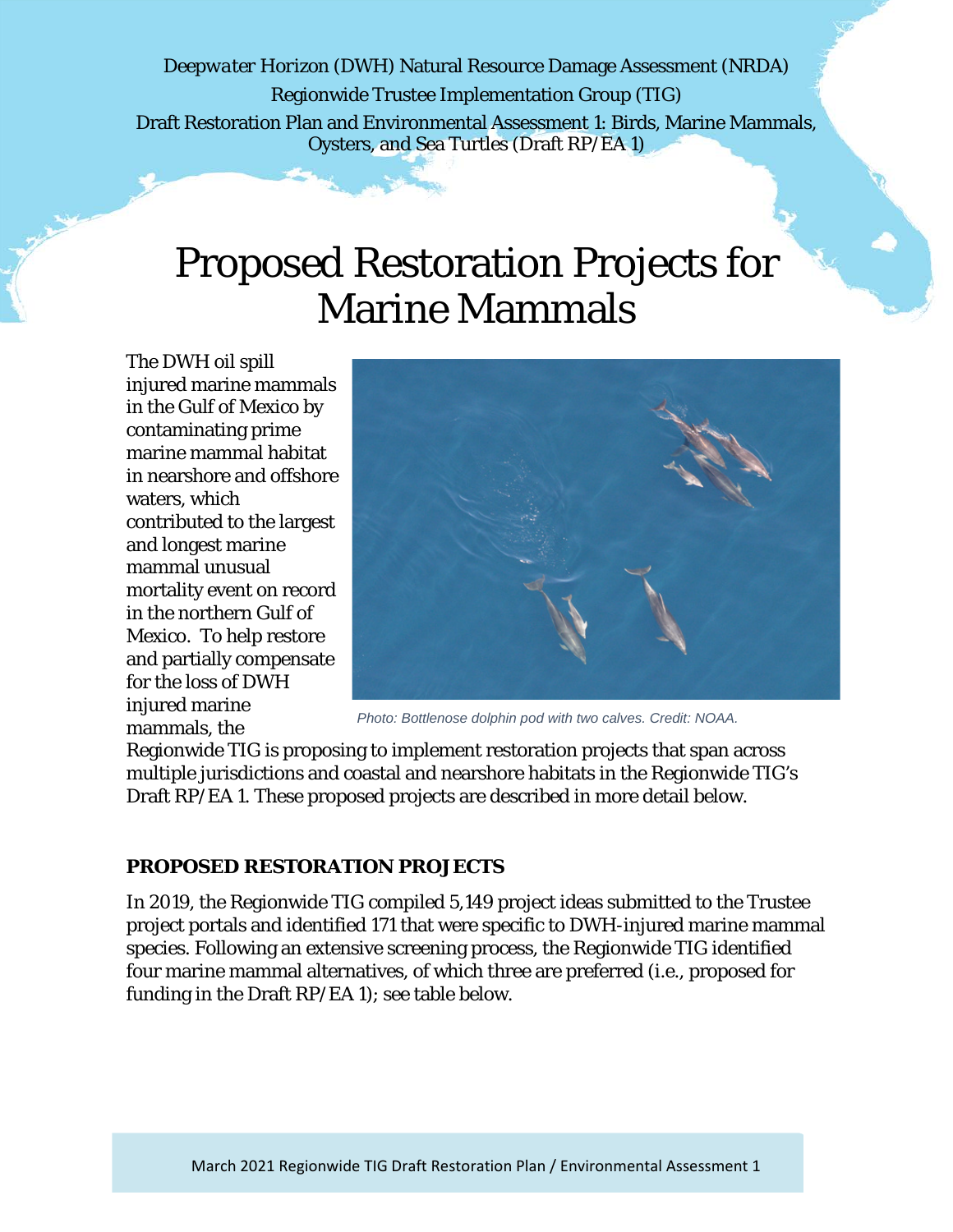## PROPOSED REGIONWIDE RESTORATION

#### **Preferred Marine Mammal Restoration Projects in the Regionwide TIG Draft RP/EA 1**

| <b>Restoration Project</b>                                                                                                                                 | <b>Project Description</b>                                                                                                                                                                                                                                                                                                                                                                                                                                                                                                                                                                                                                                                                                                                                                                                                                       | <b>Estimated</b><br>Cost |
|------------------------------------------------------------------------------------------------------------------------------------------------------------|--------------------------------------------------------------------------------------------------------------------------------------------------------------------------------------------------------------------------------------------------------------------------------------------------------------------------------------------------------------------------------------------------------------------------------------------------------------------------------------------------------------------------------------------------------------------------------------------------------------------------------------------------------------------------------------------------------------------------------------------------------------------------------------------------------------------------------------------------|--------------------------|
| <b>Voluntary Modifications to</b><br><b>Commercial Shrimp Lazy</b><br>Lines to Reduce Dolphin<br>Entanglements                                             | The overall goal of this project would be to benefit Gulf<br>of Mexico bottlenose dolphins by decreasing the number<br>of entanglements and associated mortality of dolphins in<br>the lazy lines of commercial shrimp trawl vessels (otter<br>and skimmer) operating within state inshore and coastal<br>waters. This project would involve researchers and the<br>fishing community cooperatively testing the performance<br>and usability of previously identified alternative lazy line<br>materials.                                                                                                                                                                                                                                                                                                                                        | \$3.2 million            |
| Reducing Impacts to<br>Dolphins from Hook-and-<br>Line Gear and<br>Provisioning through<br><b>Fishery Surveys, Social</b><br>Science, and<br>Collaboration | The goals of this project would be to reduce interactions<br>between Gulf of Mexico bottlenose dolphins and hook-<br>and-line fishing gear/fishing practices and to reduce<br>illegal feeding activities. Project activities would include<br>systematic fishery surveys, social science studies, and<br>characterization of gear found on stranded dolphins.<br>Based on that information, the project would identify<br>possible solution(s) to reduce interactions between<br>dolphins and hook-and-line fishing activities.                                                                                                                                                                                                                                                                                                                  | \$1.7 million            |
| <b>Enhance Marine Mammal</b><br><b>Stranding Network</b><br>Diagnostic Capabilities<br>and Consistency across<br>the Gulf of Mexico                        | The goals of this project would be to help the Marine<br>Mammal Stranding Network (MMSN) make better<br>rehabilitation/release decisions for live stranded animals,<br>improve understanding of marine mammal population<br>health, and increase consistency and accuracy of data<br>availability to allow for rapid responses to emerging<br>threats. Across the proposed project area, the Gulf of<br>Mexico MMSN includes 14 authorized organizations (3<br>in Texas, 1 in Louisiana, 1 in Mississippi, 1 in Alabama,<br>and 8 in Florida). This project would focus on activities<br>that could support or enhance MMSN diagnostic<br>capabilities to improve treatment and care for live<br>stranded cetaceans, support data collection and<br>reporting, and increase management consistency across<br>the Gulf of Mexico MMSN as a whole. | \$2.3 million            |